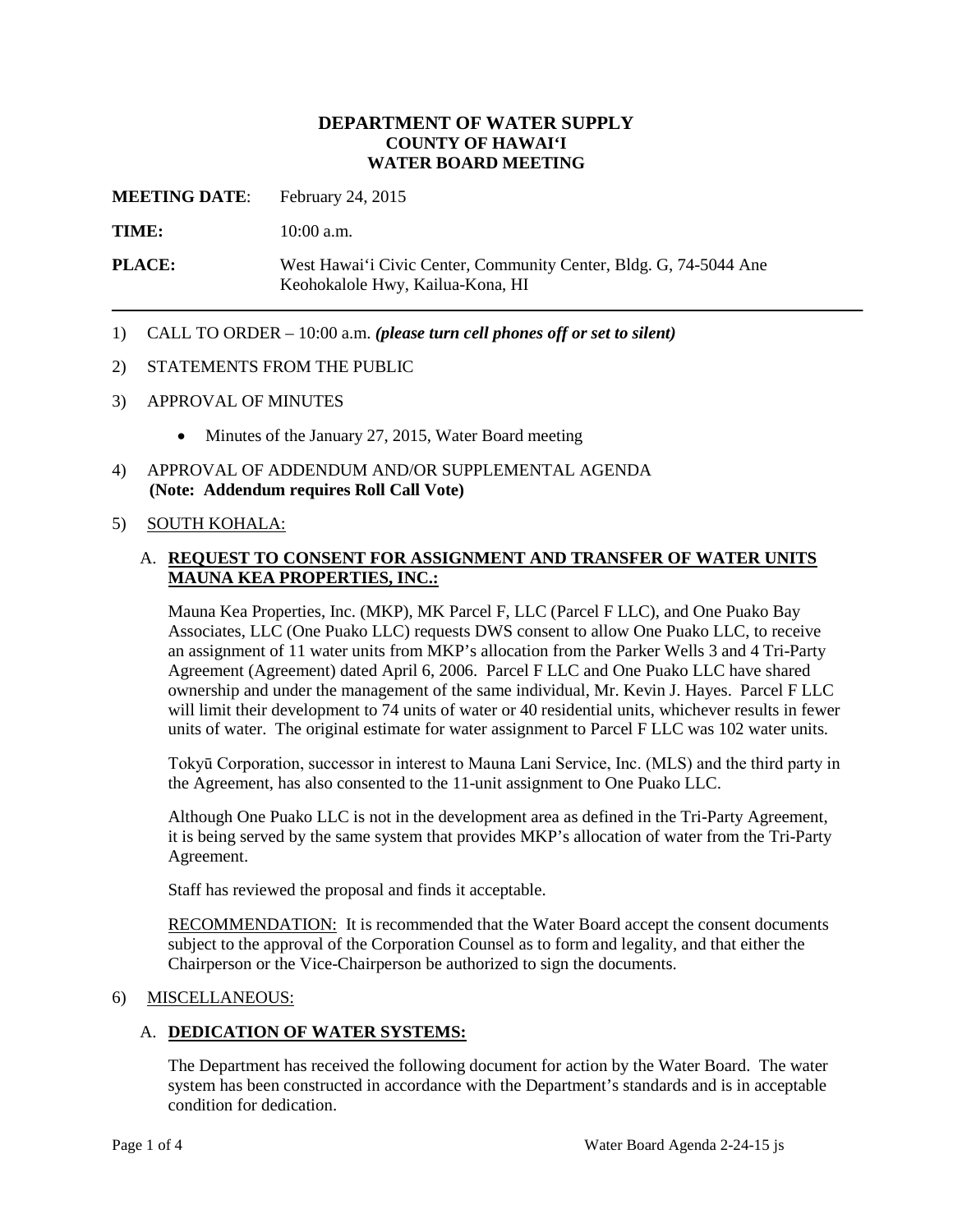# **1. GRANT OF EASEMENT AND BILL OF SALE**

Grantors/Sellers: Edward J. Rapoza and Rhondall K. Rapoza, Robert D. Triantos and Richard S. Fallon and Nancy T. McKinley Tax Map Key: (3) 7-6-011: 03 (portion), 009 (portion) and 019 (portion) Facilities Charge: \$79,380.00 Date Paid: 02/04/2015 Final Inspection Date: *TBA* Water System Cost: \$ *TBA*

RECOMMENDATION: It is recommended that the Water Board accept this document subject to the approval of the Corporation Counsel and that either the Chairperson the Vice-Chairperson be authorized to sign the document.

#### B. **DEPARTMENT OF WATER SUPPLY PROPOSED OPERATING AND 5-YEAR CAPITAL IMPROVEMENT PROJECTS (CIP) BUDGETS FOR FISCAL YEAR (FY) 2016:**

The Department's FY 2016 Operating Budget, totaling \$53,174,000, and 5-Year CIP Budget for FY 2016 – 2020, has been distributed for the Board's review.

RECOMMENDATION: The Department recommends that the Board approve a public hearing to be held on Tuesday, March 24, 2015 at 9:45a.m., prior to the Water Board's regular meeting, to accept public testimony regarding the Department's FY 2016 Operating and CIP Budgets.

#### C. **UPDATE RE: NATIONAL PARKS SERVICE'S PETITION TO DESIGNATE KEAUHOU AQUIFER AS A GROUND WATER MANAGEMENT AREA:**

For discussion and possible action.

## D. **EXECUTIVE SESSION RE: NATIONAL PARKS SERVICE'S PETITION TO DESIGNATE KEAUHOU AQUIFER AS A GROUND WATER MANAGEMENT AREA:**

The Water Board anticipates convening an executive meeting, closed to the public, pursuant to Hawai'i Revised Statutes, Sections 92-4, 92-5(a)(2), to discuss mediation as directed by the Commission on Water Resource Management regarding the National Park Service's petition to designate Keauhou Aquifer as a Ground Water Management Area, and for the purpose of consulting with the Water Board's attorney on questions and issues pertaining to the Water Board's powers, duties, privileges, immunities and liabilities.

# E. **DISCUSSION OF AMENDING RULES AND REGULATIONS REGARDING PLACING RESPONSIBILITY WITH PROPERTY OWNERS FOR TENANTS' DELINQUENT BILLS:**

Sub-Committee to report on proposed amendments to the Rules and Regulations regarding placing responsibility with property owners for tenants' delinquent bills, with discussion.

# F. **AD HOC COMMITTEE PURSUANT TO HRS SECTION 92-2.5(B) TO PRESENT, DISCUSS AND/OR NEGOTIATE FOR LEGISLATION REGARDING THE PLACEMENT OF SUCH LIENS ON REAL PROPERTY FOR NON-PAYMENT OF WATER BILLS:**

The Ad Hoc Committee is exploring legislation pursuant to HRS Section 92-2.5(B) which would allow the placement of an automatic lien on property for non-payment of water bills. The Ad Hoc Committee will present, discuss, and/or negotiate for such legislation with any necessary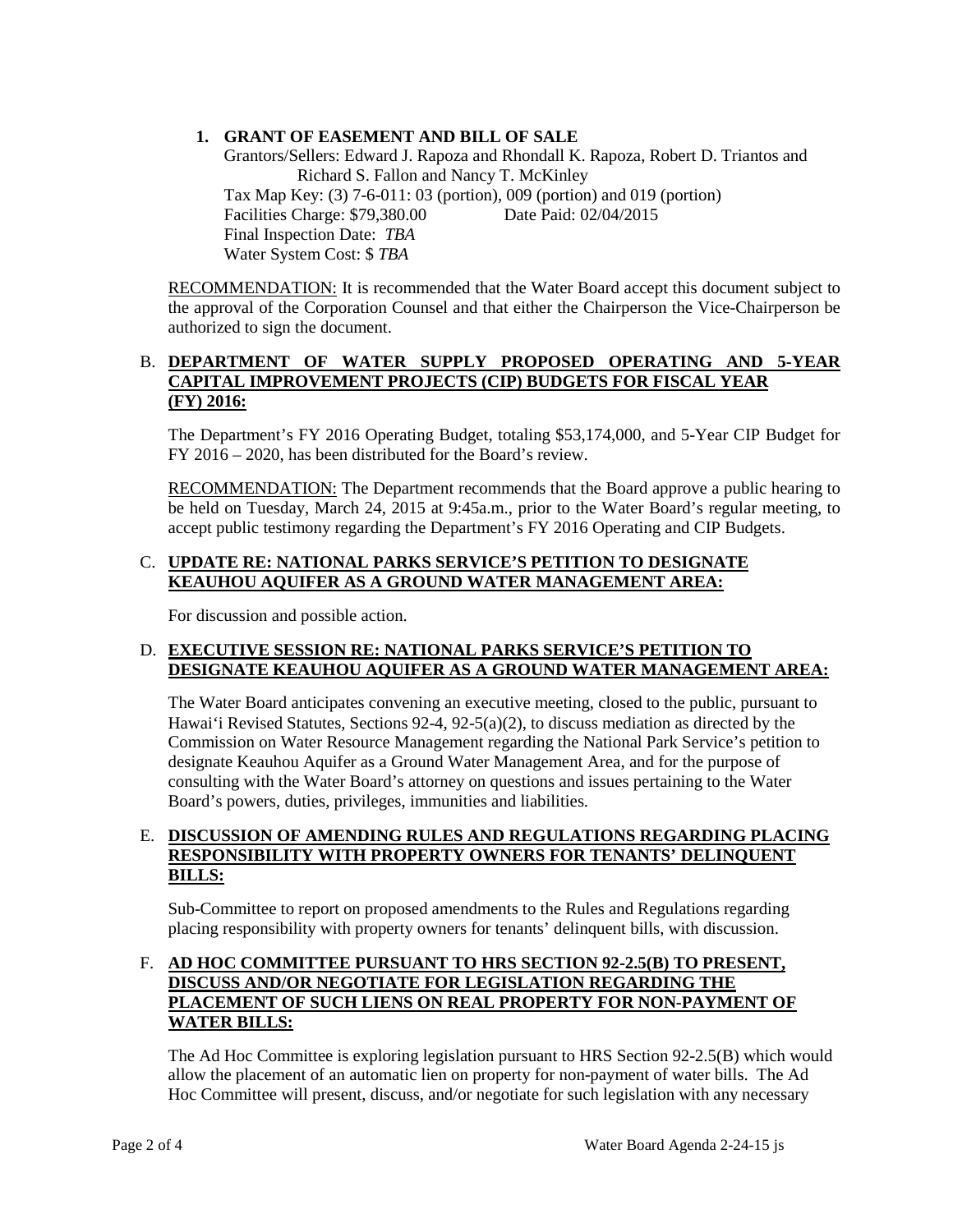person including, but not limited to, any water or wastewater department or division of any county, and/or with any legislators in the State of Hawai`i.

The Ad Hoc Committee is also exploring a revision of the Department of Water Supply Rules and Regulations to hold a property owner responsible for any water bill for water service to such property, whether or not the property owner resides on the property; and that no water service will be granted to such property until all such delinquencies are paid or other agreement is reached.

For discussion and possible action.

# G. **MONTHLY PROGRESS REPORT**:

Submission of Progress Report of Projects by the Department. Department personnel will be available to respond to questions by the Board regarding the status/progress of any project.

# H. **REVIEW OF MONTHLY FINANCIAL STATEMENTS:**

Submission of financial statements and information relating to the financial status of the Department. Department personnel will be available to respond to questions by the Board relating to the financial status of the Department.

# I. **MANAGER-CHIEF ENGINEER'S EVALUATION FOR CALENDAR YEAR 2014:**

*(This Item was continued from the January 27, 2015, Board meeting.)*

Discussion/Action on Manager-Chief Engineer's evaluation and compensation.

# J. **EXECUTIVE SESSION:**

The Board anticipates convening an executive meeting to consider the evaluations of the Manager-Chief Engineer, as authorized by Hawai'i Revised Statutes, Sections 92-4, and 92- 5(a)(2), 92-5(a)(4) and Hawai`i County Charter Section 13-20(b), where consideration of matters affecting privacy will be involved, and for the purpose of consulting with the Water Board's attorney on questions and issues pertaining to the Water Board's powers, duties, privileges, immunities, and liabilities.

# K. **MANAGER-CHIEF ENGINEER'S REPORT:**

The Manager-Chief Engineer will provide an update or status on the following:

- 1) Pu'ukala/Kona Ocean View Properties Subdivision Improvement District Update
- 2) Lava Update
- 3) Public Information and Education Specialist Update

#### L. **CHAIRPERSON'S REPORT:**

Chairperson to report on matters of interest to the Board.

#### 7. CONTESTED CASE HEARING (NOTICED FOR 11:30 A.M.):

# A. **CONTESTED CASE HEARING RE: WATER SERVICE ACCOUNT NO. 86530820-10 (TMK 7-8-017-020):**

The above Contested Case Hearing is to take place in accordance with Chapter 91 of the Hawai'i Revised Statutes and Rule 2-5 of the Rules and Regulations of the Department of Water Supply.